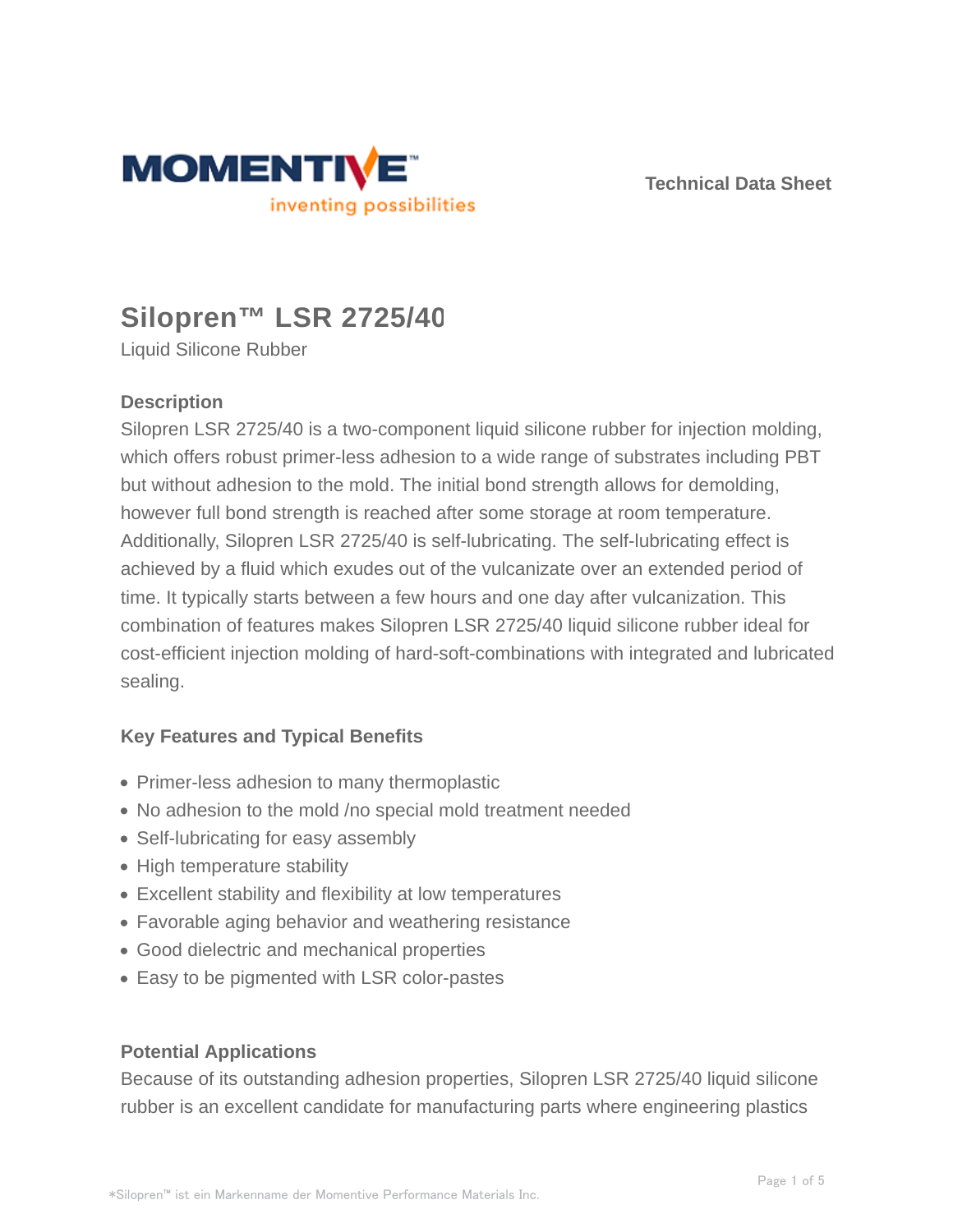need to be combined with integrated sealing or dampening properties in an over-molding or insert molding process.

- Connector-Assemblies
- Housings and Boxes
- Other soft-hard combinations

# **Typical Physical Properties**

| Typical physical properties of the uncured rubber: |                  | <b>A-Part</b> | <b>B-Part</b> |
|----------------------------------------------------|------------------|---------------|---------------|
| Appearance                                         |                  | Whitish       | Translucent   |
| Viscosity in Pa•s at 20°C and                      | <b>DIN 53018</b> | 500           | 300           |
| shear rate $= 10$ s-1                              |                  |               |               |

| Typical physical properties of the vulcanized rubber:         |                      |                   |         |  |
|---------------------------------------------------------------|----------------------|-------------------|---------|--|
| Mix ratio A:B = 1:1; Vulcanization conditions: 10 min. 175 °C |                      |                   |         |  |
| Density                                                       | <b>DIN 53 479 A</b>  | g/cm <sup>3</sup> | 1.10    |  |
| <b>Hardness</b>                                               | <b>DIN 53 505</b>    | Shore A           | 40      |  |
| Tensile strength                                              | <b>DIN 53 504 S2</b> | N/mm <sup>2</sup> | $\,8\,$ |  |
| Elongation at break                                           | <b>DIN 53 504 S2</b> | $\%$              | 600     |  |
| Tear strength                                                 | ASTM D 624 die B     | N/mm              | 35      |  |
| Compression Set, 22h at 120 °C                                | <b>DIN ISO 815</b>   | $\%$              | 10      |  |
| Compression Set, 22h at 150 °C                                | <b>DIN ISO 815</b>   | $\frac{0}{0}$     | 20      |  |

Typical properties are average data and are not to be used as or to develop specifications.

# **General Considerations for Use**

Ready-to-use mixtures (of the components A and B) are typically fed directly to the injection-molding machine from the original kits by means of a metering and mixing unit. The mixture, consisting of the two components in the ratio 1:1, is injected into the heated mold. The fast curing process does not generate by- products. Silopren LSR 2725/40 liquid silicone rubber contains 2% of a special silicone fluid, which migrates to the surface of the molded part over time and provides a self-lubricating effect. This process however, is influenced by several factors, which are specific for each part and depend upon:

- ratio of the volume to the surface area
- type and concentration of pigment added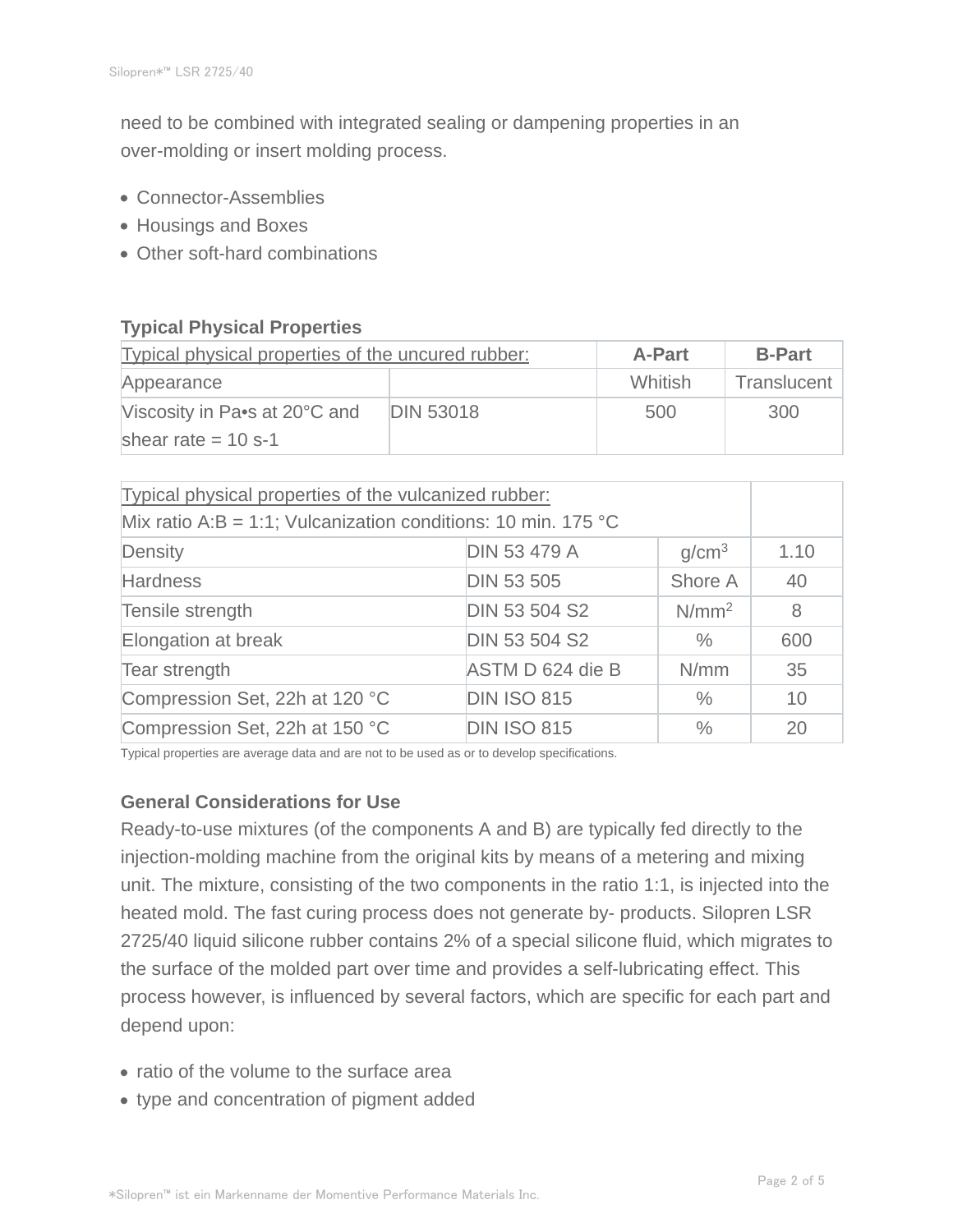• storage time and temperature

#### **Compliance**

Silopren LSR 2725/40 liquid silicone rubber is not compositionally compliant with 21 CFR §177.2600. and should only be used for the production of technical articles. For further information please contact Momentive Performance Materials.

#### **Packaging**

Silopren LSR 2725/40 is currently available in 2 x 20 kg Pail-Kits and 2 x 200 kg Drum-Kits.

#### **Patent Status**

Nothing contained herein shall be construed to imply the nonexistence of any relevant patents or to constitute the permission, inducement or recommendation to practice any invention covered by any patent, without authority from the owner of the patent.

#### **Product Safety, Handling and Storage**

Customers should review the latest Safety Data Sheet (SDS) and label for product safety information, safe handling instructions, personal protective equipment if necessary, emergency service contact information, and any special storage conditions required for safety. Momentive Performance Materials (MPM) maintains an aroundthe-clock emergency service for its products. SDS are available at www.momentive.com or, upon request, from any MPM representative. For product storage and handling procedures to maintain the product quality within our stated specifications, please review Certificates of Analysis, which are available in the Order Center. Use of other materials in conjunction with MPM products (for example, primers) may require additional precautions. Please review and follow the safety information provided by the manufacturer of such other materials.

#### **Limitations**

Customers must evaluate Momentive Performance Materials products and make their own determination as to fitness of use in their particular applications.

### **Contact Information**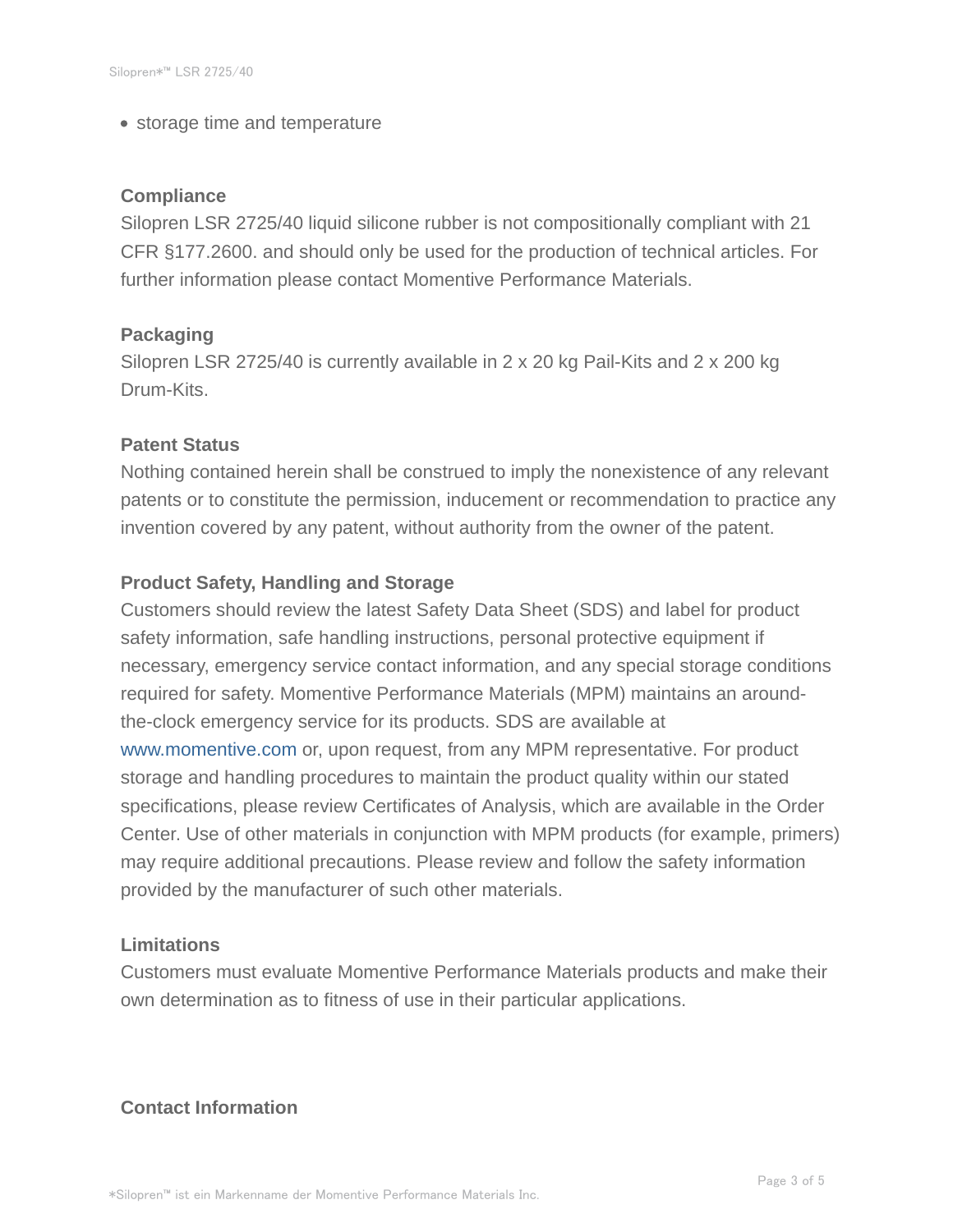#### Email

#### commercial.services@momentive.com

#### **Telephone**

| <b>Americas</b> | <b>Latin America</b> | <b>EMEAI- Europe, Middle</b><br>East, Africa & India | <b>ASIA PACIFIC</b> |
|-----------------|----------------------|------------------------------------------------------|---------------------|
| +1 800 295 2392 | <b>Brazil</b>        | <b>Europe</b>                                        | <b>China</b>        |
| Toll free*      | +55 11 4534 9650     | +390510924300                                        | 800 820 0202        |
| +704 805 6946   | <b>Direct Number</b> | Direct number                                        | Toll free           |
| Direct Number   |                      |                                                      | +86 21 3860 4892    |
|                 |                      |                                                      | Direct number       |
| *All American   | <b>Mexico</b>        | India, Middle East &                                 | Japan               |
| countries       | +52 55 2169 7670     | <b>Africa</b>                                        | +81 3 5544 3111     |
|                 | <b>Direct Number</b> | + 91 44 71212207                                     | Direct number       |
|                 |                      | Direct number*                                       |                     |
|                 |                      | *All Middle Eastern                                  | <b>Korea</b>        |
|                 |                      | countries, Africa, India,                            | +82 2 6201 4600     |

For literature and technical assistance, visit our website at: www.momentive.com

#### **DISCLAIMER:**

**THE MATERIALS, PRODUCTS AND SERVICES OF MOMENTIVE PERFORMANCE MATERIALS INC. AND ITS SUBSIDIARIES AND AFFILIATES (COLLECTIVELY "SUPPLIER"), ARE SOLD SUBJECT TO SUPPLIER'S STANDARD CONDITIONS OF SALE, WHICH ARE INCLUDED IN THE APPLICABLE DISTRIBUTOR OR OTHER SALES AGREEMENT, PRINTED ON THE BACK OF ORDER ACKNOWLEDGMENTS AND INVOICES, AND AVAILABLE UPON REQUEST. ALTHOUGH ANY INFORMATION, RECOMMENDATIONS, OR ADVICE CONTAINED HEREIN IS GIVEN IN GOOD FAITH, SUPPLIER MAKES NO WARRANTY OR GUARANTEE, EXPRESS OR IMPLIED, (i) THAT THE RESULTS DESCRIBED HEREIN WILL BE OBTAINED UNDER END-USE CONDITIONS, OR (ii) AS TO THE EFFECTIVENESS OR SAFETY OF ANY DESIGN INCORPORATING ITS PRODUCTS, MATERIALS, SERVICES, RECOMMENDATIONS OR ADVICE. EXCEPT AS PROVIDED IN SUPPLIER'S STANDARD CONDITIONS OF SALE, SUPPLIER AND ITS REPRESENTATIVES SHALL IN NO EVENT BE RESPONSIBLE**